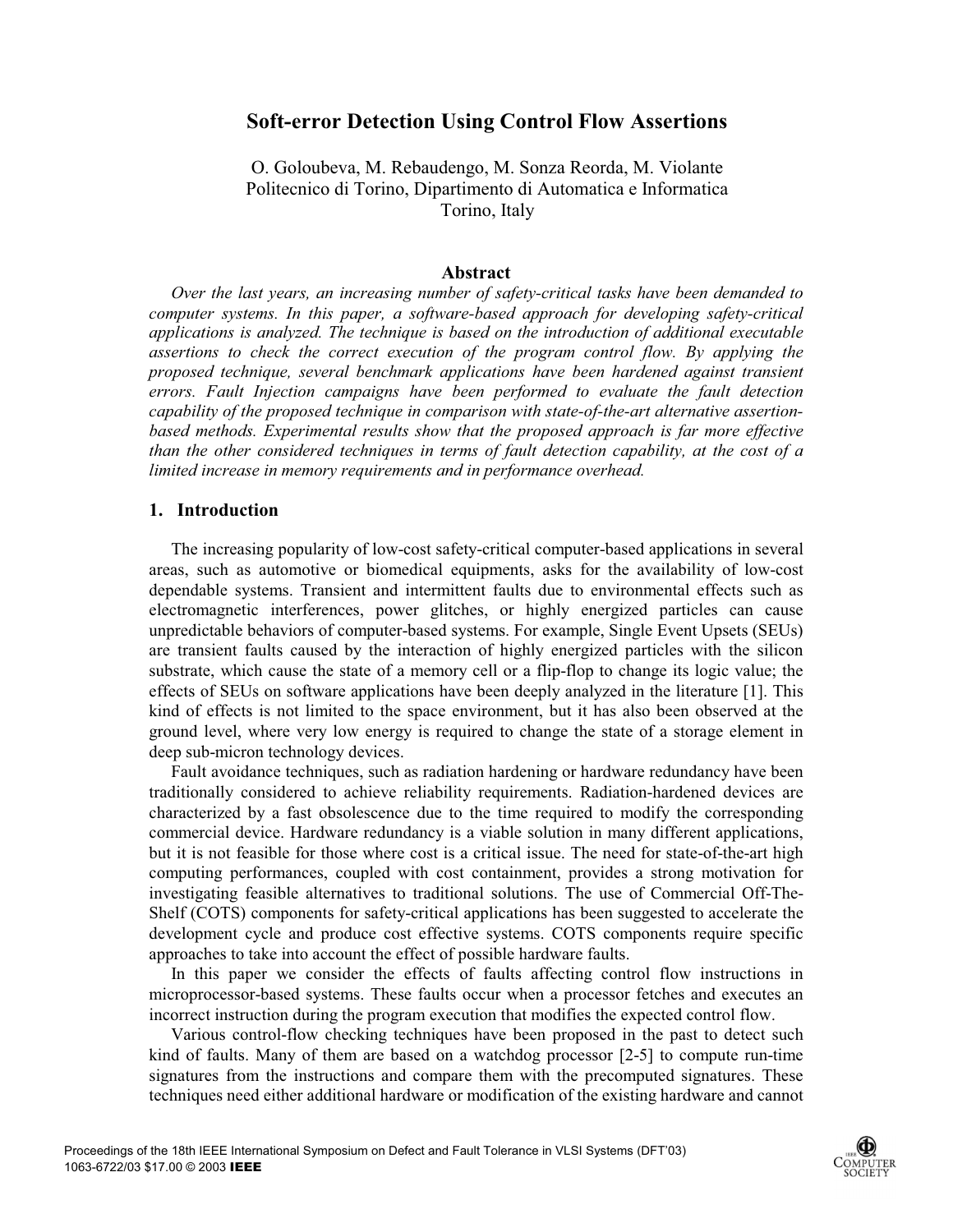guarantee portability to various platforms. When the hardware cannot be changed, a pure software method is the only feasible solution.

The introduction of *Software Implemented Hardware Fault Tolerance* (SIHFT) [6] techniques for fault detection is applicable to COTS-based devices, providing low-cost solutions for enhancing the reliability of these systems without modifying the hardware. The basic idea of *Control Flow checking* [7-9] is to partition the application program in *basic blocks*, i.e., branch-free parts of code. For each block a deterministic signature is computed and errors can be detected by comparing the run-time signature with a pre-computed one. The Control-Flow checking approach does not require any additional hardware. The main advantage of the method lies in the fact that it can be automatically applied to a high-level source code, thus freeing the programmer from the burden of guaranteeing its correct implementation. The method is completely independent on the underlying hardware, and does not rely on any specific error detection mechanism: the safety of the resulting system only comes from the checks introduced in the code. The main drawbacks are time overhead and code size increase, resulting from the added instructions.

In this paper we propose an enhanced version of the Control Flow Checking technique, called *YACCA* (*Yet Another Control-Flow Checking using Assertions*). The proposed approach exploits the information available in the Program Graph, and during the program execution, for each basic block, it checks if the block is reached from a legal block (according to the Program Graph), otherwise a control flow error is detected. The novelty of the proposed method consists in the adopted technique for the signature generation and control check.

With respect to alternative solutions ([8-9]) our method is able to cover all the faults affecting the branches, except for a very limited class of faults as described in the paper. The proposed rules are particularly focused on reducing the memory size and time overheads without loosing in fault detection capabilities. In order to evaluate the effectiveness of the approach several Fault Injection experiments have been performed on a set of benchmark programs, considering a particular fault model that emulates control flow errors. Such a kind of Fault Injection experiments show the effectiveness of the approach with respect to the state-ofthe-art techniques, in terms of fault coverage, memory and performance overheads.

The approach can be easily complemented with other SIHFT techniques (e.g., [10-11]) in order to cover faults affecting data and to guarantee a fault tolerant behavior thanks to the introduction of error correction capabilities.

The remainder of the paper is organized as follows. Section 2 reports an overview of previous Control Flow Checking techniques, while section 3 describes the proposed hardening approach. In Section 4 we analytically demonstrate the error detection properties of the proposed method. Section 5 reports the experimental results we gathered and finally section 6 draws some conclusions.

#### **2. Previous work**

Control-Flow Checking approaches are based on a partition of the program code into basic blocks [12]. A basic block is a sequence of consecutive instructions in which, in absence of faults, the flow of control always enters at the beginning and leaves at the end. This means that a basic block does not contain any instructions that may change the control flow, such as jump, branch or call instructions, except for the last one, possibly. Furthermore, no instructions in the basic block can be the destination of a branch, jump or call instruction, except for the first one, possibly.

A program P can be represented with a graph composed of a set of nodes V and a set of edges E, P={V, E} [13], where  $V = \{v_1, v_2, ..., v_i, ..., v_n\}$  and  $E = \{e_1, e_2, ..., e_i, ..., e_m\}$ .

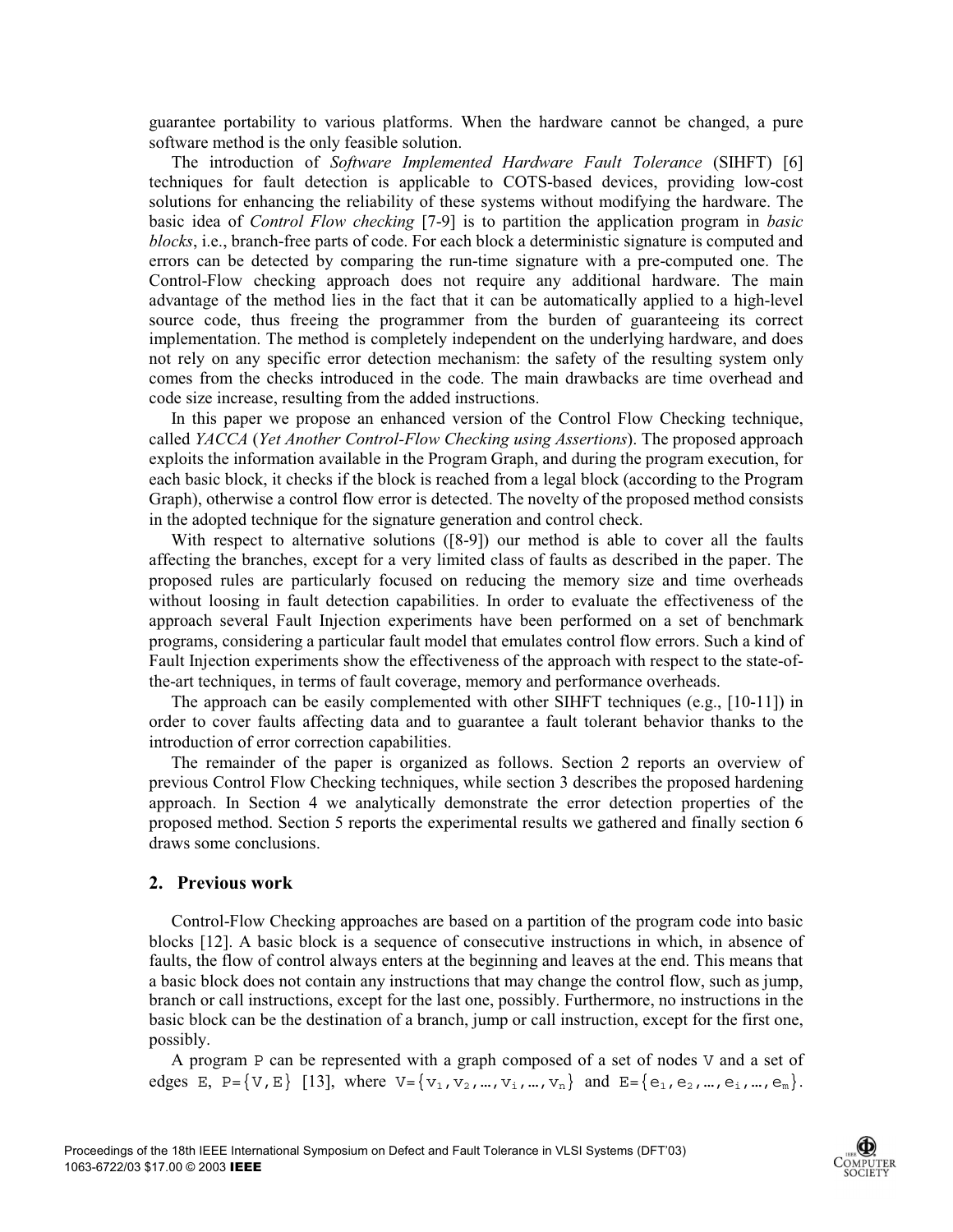Each node  $v_i$  represents a basic block and each edge  $e_i$  represents the branch  $br_{i,j}$  from  $v_i$  to  $v_j$ . The edges  $br_{i,j}$  are not necessarily explicit branch instructions, but they also represent jumps, subroutine calls, returns instructions. High-level programming languages usually define a specific structure to delimit the borders of each block (e.g., the symbol  $\{$  in C programming language).

Considering the Program Graph  $P = \{V, E\}$ , for each node  $v_i$  it is possible to define suc( $v_i$ ) as the set of nodes successor of  $v_i$  and pred( $v_i$ ) as the set of nodes predecessor of vi.

A node  $v_i$  belongs to suc ( $v_i$ ) if and only if  $br_{i,i}$  is included in E. Similarly,  $v_i$  belongs to pred( $v_i$ ) if and only if  $br_{i,i}$  is included in E.

Considering a program represented by its Program Graph  $P = \{V, E\}$ , then during the execution of P,  $br_{i,j}$  is *illegal* if  $br_{i,j}$  is not included in E. This illegal branch indicates a *Control Flow Error*, which can be caused by transient or permanent faults.

As an example we consider the fragment of a sample routine shown in Fig. 1, where the basic blocks are also numbered in Fig.1.a, and the corresponding Program Graph is shown in Fig. 1.b.



**Fig. 1: Source code and program graph example.** 

The most important solutions proposed in the literature are the techniques called ECCA (Enhanced Control Flow Checking using Assertions) [8] and CFCSS (Control Flow Checking by Software Signatures) [9].

ECCA assigns a unique prime number identifier to each basic block of a program. A global integer variable is added to check the control flow correct execution. This variable is dynamically updated during the execution. Two lines of code are asserted into each block:

- a *test* assertion is executed at the beginning of the block and checks if the previous basic block is permissible, according to the Program Graph. A divide by zero error identifies the control flow error.
- A *set* assignment is executed at the end of the block and updates the identifier taking into account the whole set of possible next basic blocks.

ECCA is able to detect all the single control flow faults crossing block boundaries, except from the faults that cause an incorrect decision on a conditional branch. ECCA is not able to detect control faults not crossing the block boundaries, i.e., faults that cause a branch into the same block.

CFCSS assigns a unique signature  $s_i$  to each basic block. A global variable (called G) contains the run-time signature. In absence of errors, G contains the signature associated to the current basic block. G is initialized with the signature of the first block of the program.

At the beginning of the basic block an additional instruction computes the signature of the destination block from the signature of the source block: G is updated with the EXOR function

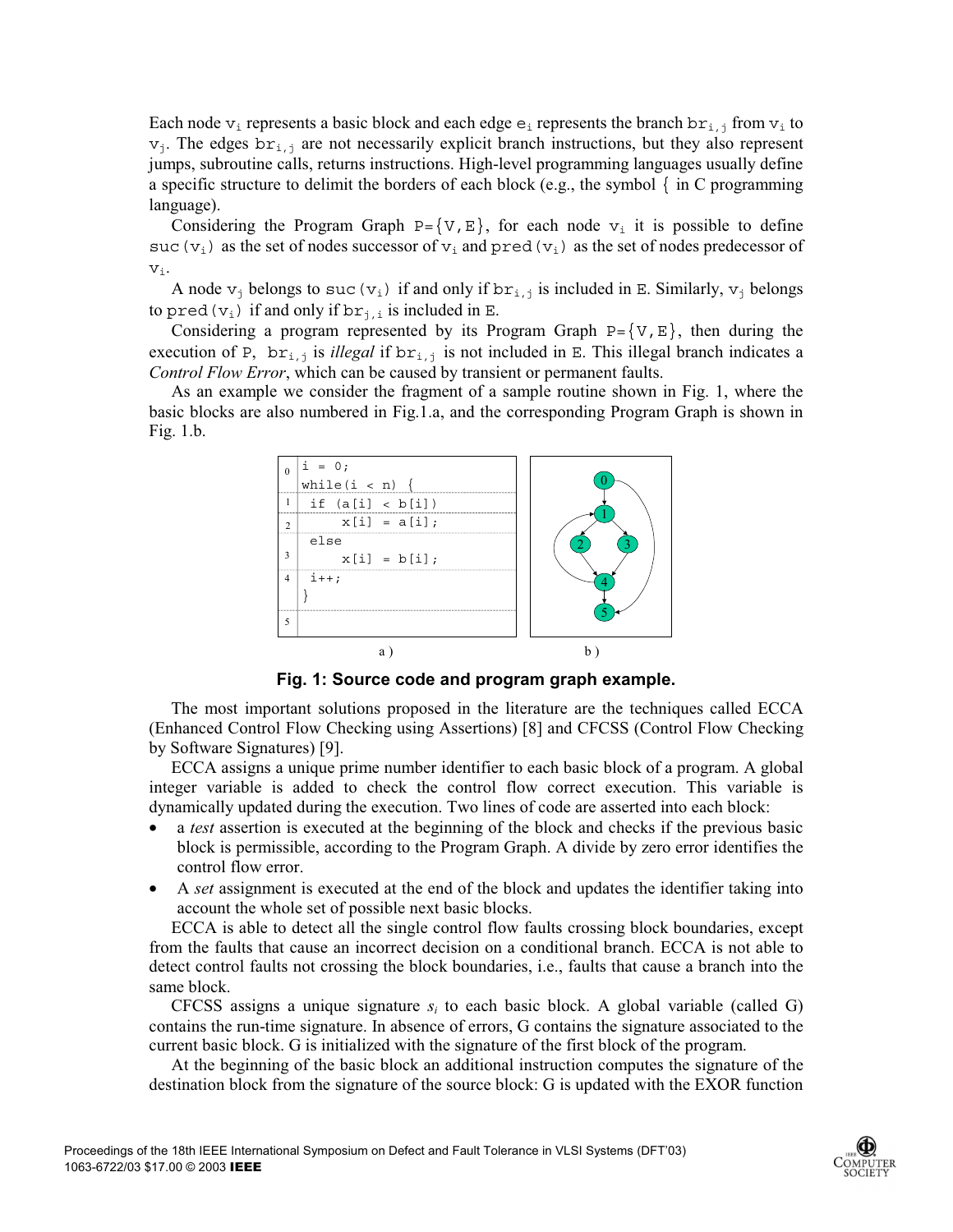between the signature of the current node and the destination node. If the control can enter from multiple blocks, then an adjusting signature is assigned in each source block and used in the destination block to compute the signature.

As a limitation, CFCSS cannot cover control flow errors if multiple nodes share multiple nodes as their destination nodes. As described in [9], given a graph with the set of edges  $E = \{br_{1,4}, br_{1,5}, br_{2,5}, br_{2,6}, br_{3,5}, br_{3,6}\}$ , an illegal branch between node  $v_1$  to node  $v_6$  corresponding to the branch  $br_{1,6}$  is not detected by the method.

# **3. Transformation Rules**

YACCA checks the control flow of programs by using a dedicated global integer variable (called *code*), which contains the run-time signature associated with the current node in the program flow graph.

Every basic block is identified by a unique signature defined at the compile time. The following assertions are introduced into each basic block *vi*:

- a *test* assertion controls the signature of the previous basic block and checks if it is permissible, according to the Program Graph, i.e., if the entering node  $v_j$  belongs to  $pred(v<sub>i</sub>)$ .
- A *set* assignment updates the signature, setting it to the correspondent value *Bi*.

The main novelties, described in the following subsections, consist in the definition of the test and set assertions. Moreover, differently from other approaches, in each basic block the test and set statements are introduced at the beginning and at the end of the block. This approach allows YACCA to cover all the single control flow faults, including the ones not crossing the block boundaries.

Moreover, the approach also integrates an additional rule defined by the same authors in [10], in order to detect possible faults affecting the decision operand within the conditional branches: for every test statement the test is repeated at the beginning of the target basic block of both the true and (possible) false clause. If the two versions of the test (the original and the newly introduced) produce different results, an error is detected.

A deeper description is reported in the following subsections.

# **3.1. Test assertion**

When the program enters into a basic block  $v_i$  arriving from a basic block  $v_j$  an assertion checks if the transition is legal, i.e., if the edge  $\text{br}_{j,i}$  belongs to set E of edges in the Program Graph. Given a node  $v_i$ , it is possible to find a set  $E_i \subseteq E$ , which is composed of the edges corresponding to the branches entering into the node  $v_i$ . A constant value, called *PREVIOUS<sub>i</sub>*, is computed as the product of the signatures corresponding to the list of nodes entering into the node *vi*, according to the following rule:

*PREVIOUS<sub>i</sub>* =  $\Pi$   $B_j$ ,  $\forall$   $v_j$  with a branch  $br_{j,i} \in E_i$ .

In order to check if the branch is legal, the test assertion verifies if  $PREVIOUS<sub>i</sub>$  is a multiple of the current signature by means of the following instruction:

if (PREVIOUS<sub>i</sub> % code) error();

From the implementation point of view, since this instruction is particularly critical from the computational point of view (due to the division operation), an equivalent instruction has been introduced based on a list of comparisons:

```
if ((code != B_a) && (code != B_b) && (...) && (code != B_n))
    error();
with the set E_i = \{br_{a,i}, br_{b,i}, ..., br_{n,i}\}.
```
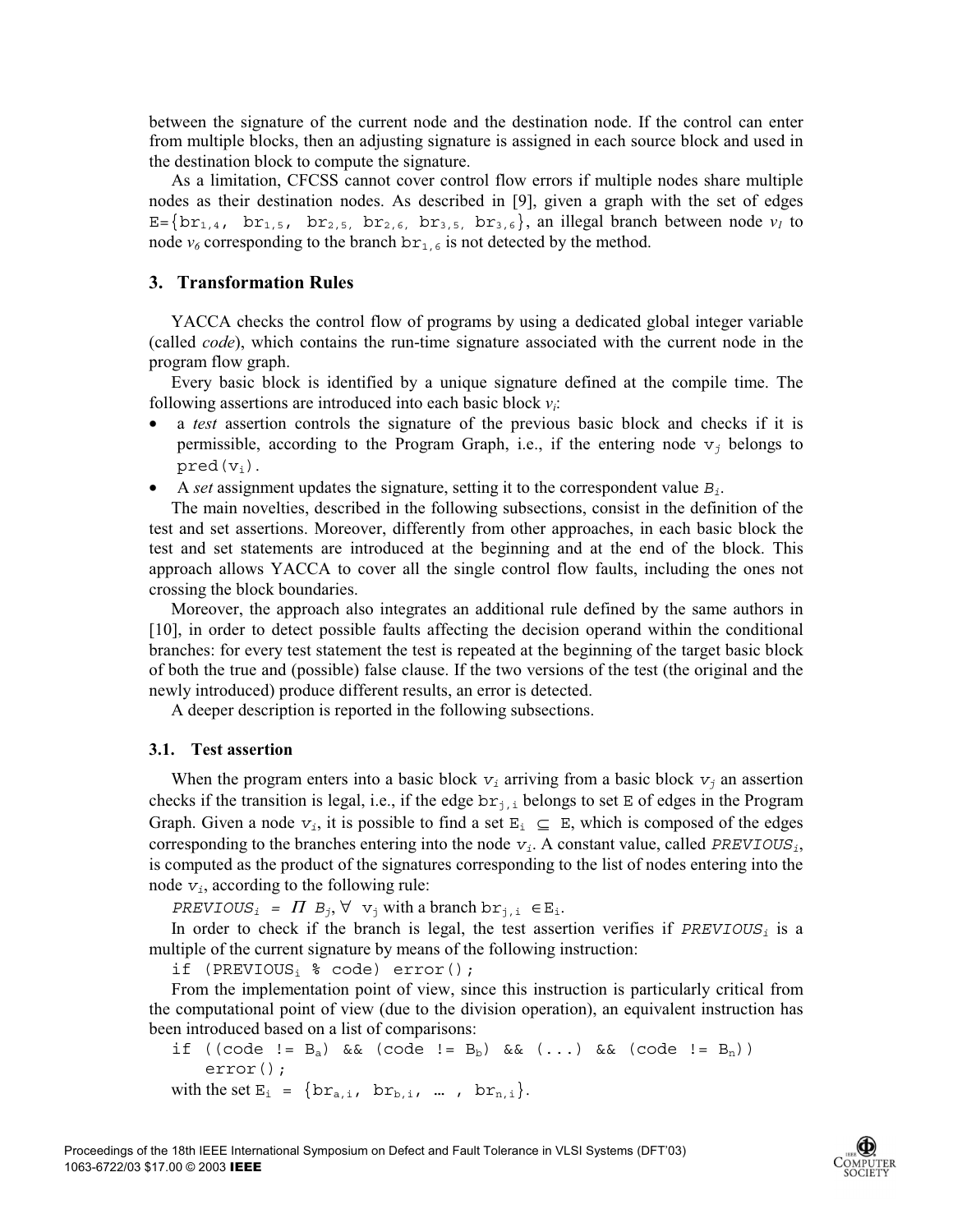In order to avoid the introduction of additional branches into the code, which may be affected by faults themselves, a further optimization has been introduced. A global flag variable, called *ERR\_CODE*, is defined and initialized to 0. The test assertion updates the ERR CODE variable by the following boolean operation:

ERR\_CODE  $| =$  ((code != B<sub>a</sub>) && (...) && (code != B<sub>n</sub>)) with the set  $E_i = \{br_{a,i}, br_{b,i}, ..., br_{n,i}\}.$ 

#### **3.2. Set assignment**

For each basic block  $v_i$  YACCA sets the signature to the value corresponding to the current basic block. A trivial solution can be adopted introducing the following instruction:

 $code = B_i;$ 

The possible faults causing an erroneous branch to this instruction are undetectable. For this reason, the adopted solution sets the signature for the current node  $v_i$  by using a function depending on the current signature.

Given a node  $v_i$ , the general formula is the following:

 $\text{code} = (\text{code} \& \text{M1}) \oplus \text{M2}$  (1)

where M1 represents a constant mask depending on the signatures of the nodes belonging to pred( $v_i$ ); while M2 represents a constant mask depending both on the signature of the current node and those of the nodes belonging to  $pred(v_i)$ .

The appropriate values of M1 and M2 must be defined, in order to obtain that the set assignment statement modifies the value of the signature into the proper one, e.g., the signature  $B_i$  of the current node  $v_i$ .

As an example, given a node  $v_i$ , if the set of their predecessors pred( $v_i$ ) is composed of a single node  $v_i$ , M1 corresponds to the value –1 and M2 corresponds to the operation  $B_i$   $\oplus$  $B_i$ . In this case the general statement (1) can be written with the following instruction:

 $\text{code} = \text{code} \oplus (\text{B}_i \oplus \text{B}_i)$  (2)

In absence of errors, before the execution of this instruction the value of code corresponds to  $B_i$  and after it, the new value corresponds to  $B_i$ . We remark that the operation  $B_i \oplus B_i$  can be executed at the compile-time since the operands are constant values.

As a second example, if the set of predecessors pred( $v_i$ ) is composed of 2 nodes, e.g.,  $v_i$ and  $v_k$ , the statement (1) becomes the following:

code = (code &  $(B_j \oplus B_k)$ )  $\oplus$   $(B_j \oplus (B_j \oplus B_k) \oplus B_i)$  (3) In absence of errors, before the execution of this instruction the value of code corresponds to  $B_j$  or  $B_k$ , but in any case, after it, the new value corresponds to  $B_i$ . We remark that the

operations  $B_j \overline{\oplus} B_k$  and  $B_j \& (B_j \overline{\oplus} B_k) \oplus B_i$  can be executed at the compile-time since all the operands are constant values.

In order for our method to be effective the mask M1 should never assume the value 0, otherwise an aliasing effect could arise.

The main difference between the *set assignment* proposed here and the one proposed in CFCSS is that in YACCA the signature is computed without any adjustment dependent on the possible multiple fanouts. This problem in CFCSS causes the aliasing effect, which is not present in YACCA.

#### **4. Error detection capabilities**

For an analytical evaluation of the detection capabilities of YACCA, given a node  $v_i$ , we

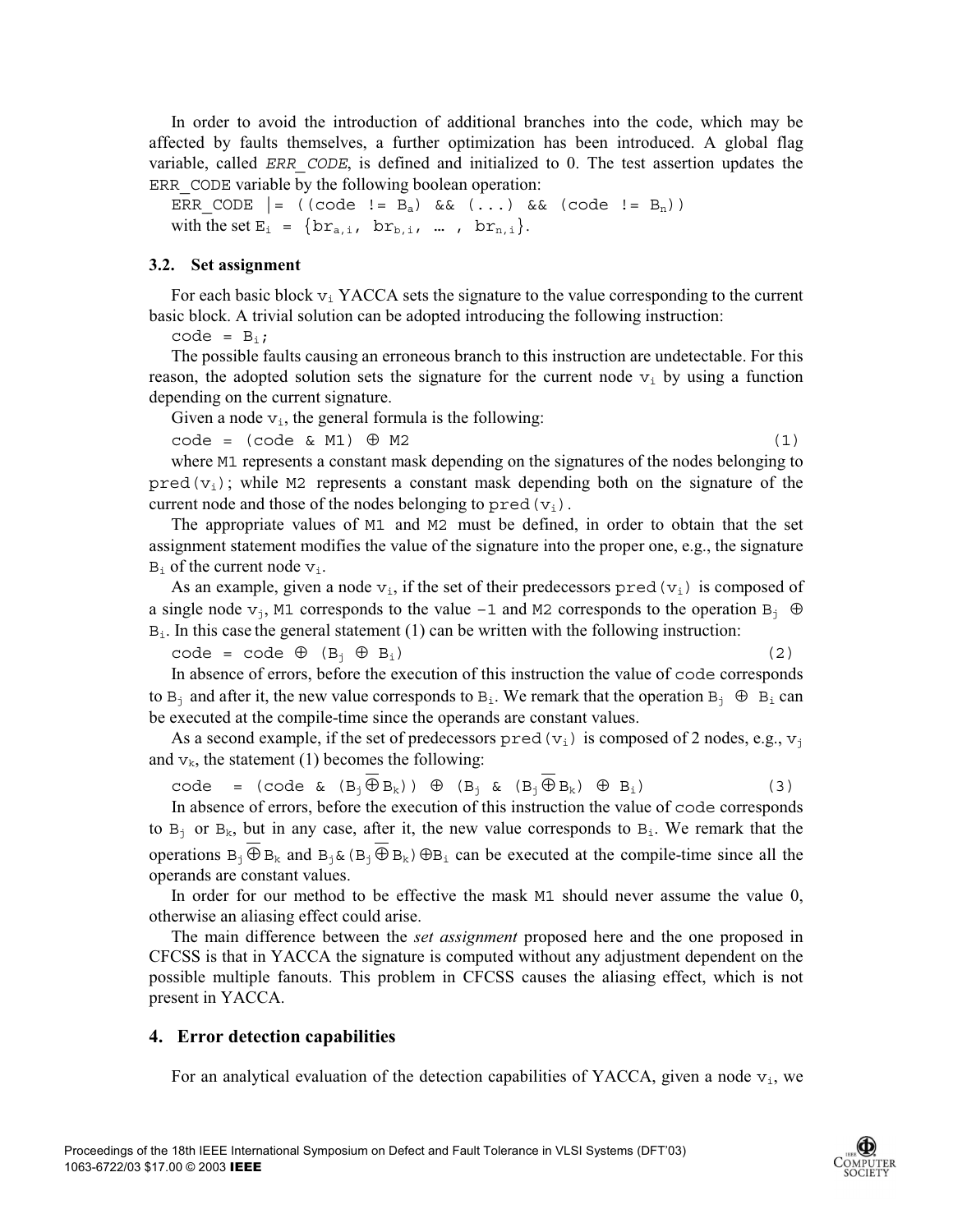define a fault model that considers control flow errors of the following types:

- 1. a branch to a basic block  $v_i$  not belonging to suc ( $v_i$ )
- 2. a branch to the begin of a basic block  $v_i$  belonging to suc ( $v_i$ )
- 3. a branch to somewhere inside a basic block  $v_j$  belonging to suc( $v_i$ ).

**Theorem** With the hypothesis that the test and set assertions are executed atomically with a single instruction, YACCA method is capable of detecting all single control flow faults.

**Proof** 

We proof the theorem by showing that all the 3 fault types are detected by YACCA.

*Type 1: a branch to a basic block*  $v_j$  *not belonging to suc(* $v_j$ *)* 

The test assertion at the begin or at the end of the basic block  $v_i$  detects the fault.

*Type 2: a branch to the begin of a basic block*  $v_j$  *belonging to suc* ( $v_i$ )

The control flow check introduced at the beginning of the basic block  $v_j$ , according to the SIHFT rules introduced in [10], detects the fault.

*Type 3: a branch to somewhere inside a basic block*  $v_j$  *belonging to suc* ( $v_i$ )

The test and set assertions at the beginning of the block are not executed and the test assertion at the end of the basic block  $v_j$  detects the fault.

In the real case, the test and set assertions are not executed atomically. As a consequence, the very particular case of a branch to the set assignment at the beginning of a basic block  $v_i$ belonging to suc  $(v_i)$  is not detected by YACCA, only.

# **5. Experimental results**

In order to assess the effectiveness of the proposed approach, we have performed several fault injection sessions on a system composed of a Sparc V8 microprocessor running 4 benchmark programs implementing the following tasks:

- a 5x5 matrix multiplication (*M*),
- the Kalman Filter (*K*)
- the fifth order elliptical wave filter  $(E)$
- the *Lempel Ziv Welch* (LZW) Data Compression algorithm (*L*).

Experiments were performed using an in-house developed emulation-based fault injection environment [14].

We considered 4 versions for each benchmark:

- an un-hardened version
- a safe one, obtained by applying the CFCSS [9] technique to the original code
- a safe one, obtained by applying the ECCA [8] technique to the original code
- a safe one, obtained by applying the YACCA technique to the original code.

By comparing the size and the execution speed of the hardened programs and with respect to the original ones, we recorded the overheads reported in Table 1. These results show that YACCA presents a comparable increase in terms of memory and performance overheads with respect to the CFCSS technique, but it is always better than the ECCA technique.

Moreover, the results reported in Table 1 show that a large difference in terms of overheads is obtained considering the different programs. This is due to the different characteristics of the basic blocks:

- *E* presents basic blocks with many mathematical instructions which are CPU intensive, and the additional instructions are less relevant in terms of size and speed
- *L*, on the other hand, presents many basic blocks with a limited number of instructions.

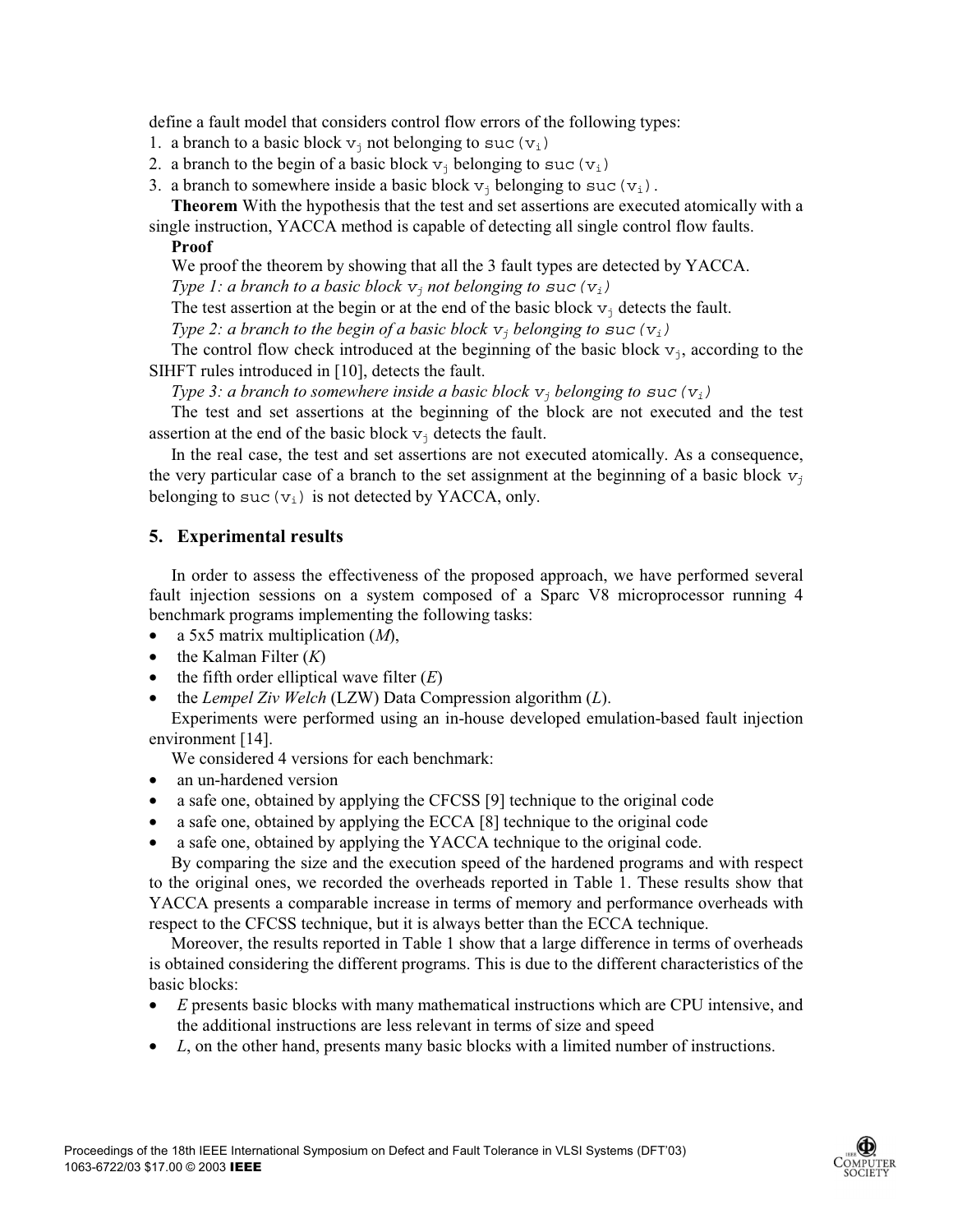| Program |              | Memory overhead [%] |       | Performance overhead [%] |             |       |  |  |  |
|---------|--------------|---------------------|-------|--------------------------|-------------|-------|--|--|--|
|         | <b>CFCSS</b> | <b>ECCA</b>         | YACCA | CFCSS                    | <b>ECCA</b> | YACCA |  |  |  |
| М       | 261          | 408                 | 191   | 135                      | 199         | 147   |  |  |  |
|         | 124          | 153                 | 129   | 107                      | 120         | 110   |  |  |  |
|         | 164          | 282                 | 217   | 117                      | 168         | 156   |  |  |  |
|         | 338          | 630                 | 496   | 185                      | 426         | 354   |  |  |  |

The results we gathered during fault injection experiments are reported in Table 2 and 3 where transients faults injected in the un-hardened programs are categorized according to their effects (Table 2) and then compared with those injected in the 3 safe versions (CFCSS, ECCA and YACCA), as reported in Table 3. Fault effects are classified as follows:

- *Effect-less* (*EL*): the fault does not modify the results produced by the program
- *Software Detection* (*SD*): the fault is detected by the software assertion introduced by the code-hardening technique
- *EDM Detection* (*EDM*): the fault is detected by an Error Detection Mechanism embedded into the processor (e.g., illegal instruction, illegal address, software trap, floating point exception, etc.).
- *Wrong answer* (*WA*): the fault modifies the results of the program without being detected
- *Time-out* (*TO*): due to the fault, the program does not end within a given amount of time.

| Program | Injected | EL  |          | <b>EDM</b> |                   | WA   |                    |      |                   |  |
|---------|----------|-----|----------|------------|-------------------|------|--------------------|------|-------------------|--|
|         | Faults   | [#] | [%]      | [#]        | $\lceil\% \rceil$ | [#]  | $\lceil \% \rceil$ | 「#`  | $\lceil\% \rceil$ |  |
| М       | 5000     | 274 | 5.5      | 2494       | 49.9              | 1032 | 20.6               | 1200 | 24.0              |  |
| Е       | 5000     | 389 | 7.8<br>− | 2814       | 56.3              | 540  | 10.8               | 1257 | 25.1              |  |
| A       | 5000     | 615 | 12.3     | 2794       | 55.9              | 573  | 11.5               | 1018 | 20.4              |  |
|         | 1000     | 223 | 22.3     | 518        | 51.8              | 259  | 25.9               |      | 0.0               |  |

# **Table 2: Fault Injection experiments for the original version of the benchmark programs.**

The adopted fault model is the one described in Section 4: we injected randomly selected bit-flips in the immediate operands of the branch instructions.

Considering the whole set of 16 case studies, the time needed to execute the complete Fault Injection campaign has been 20 hours.

| Prog | Faults            | <b>CFCSS</b> |      |      |      |      | <b>ECCA</b> |           |            |     | <b>YACCA</b> |      |      |            |     |      |
|------|-------------------|--------------|------|------|------|------|-------------|-----------|------------|-----|--------------|------|------|------------|-----|------|
|      | $\lceil # \rceil$ | EL           | SD   | EDM  | WA   | TO   | EL          | <b>SD</b> | <b>EDM</b> | WA  | TO           | EL   | SD   | <b>EDM</b> | WA  | TO   |
| M    | 5000              | 3.8          |      | 12.8 | 19.1 | 10.5 | 28.4        | 49.9      | 73         | −   | 10.6         | 4.1  | 56.0 | 14.2       | 0.9 | 24.5 |
| Е    | 5000              | 8.8          | 22.0 | 33.4 | 18.7 | 16.9 | 24.4        | 39.8      | 14.0       | 4.1 | 17           | 1.8  | 54.5 | 7.6        | 0.0 | 35.9 |
| K    | 5000              | 10.2         | 42.4 | 35.2 | 1.5  | 10.6 | 27.3        | 42.8      | 21.3       | າ າ | 6.1          | 32.6 | າາ າ | 31.5       | 0.4 | 13.2 |
| ப    | 1000              | 7.0          | 44.5 | 28.5 | 6.0  | 4.0  | 37.5        | 42.6      | 17.6       | 0.6 | 17           | 42.0 |      | 32.1       | 0.1 | 4.7  |

## **Table 3: Fault Injection experiments for the hardened versions of the benchmark programs (figures are in percentage unless the number of injected faults)**

The results reported in Table 3 demonstrate the effectiveness of the YACCA method as far as fault coverage is considered. A very limited number of control flow faults cause a failure, and the method shows itself to be more powerful than the state-of-the-art alternative approaches.

Note that the experimental results obtained considering the CFCSS method present a higher percentage of wrong answers than the one published in [9]. This is mainly due to the following motivations:

1. we applied the CFCSS technique on the high-level source code, differently from the published results, which are obtained applying the rules on the assembly-level code.